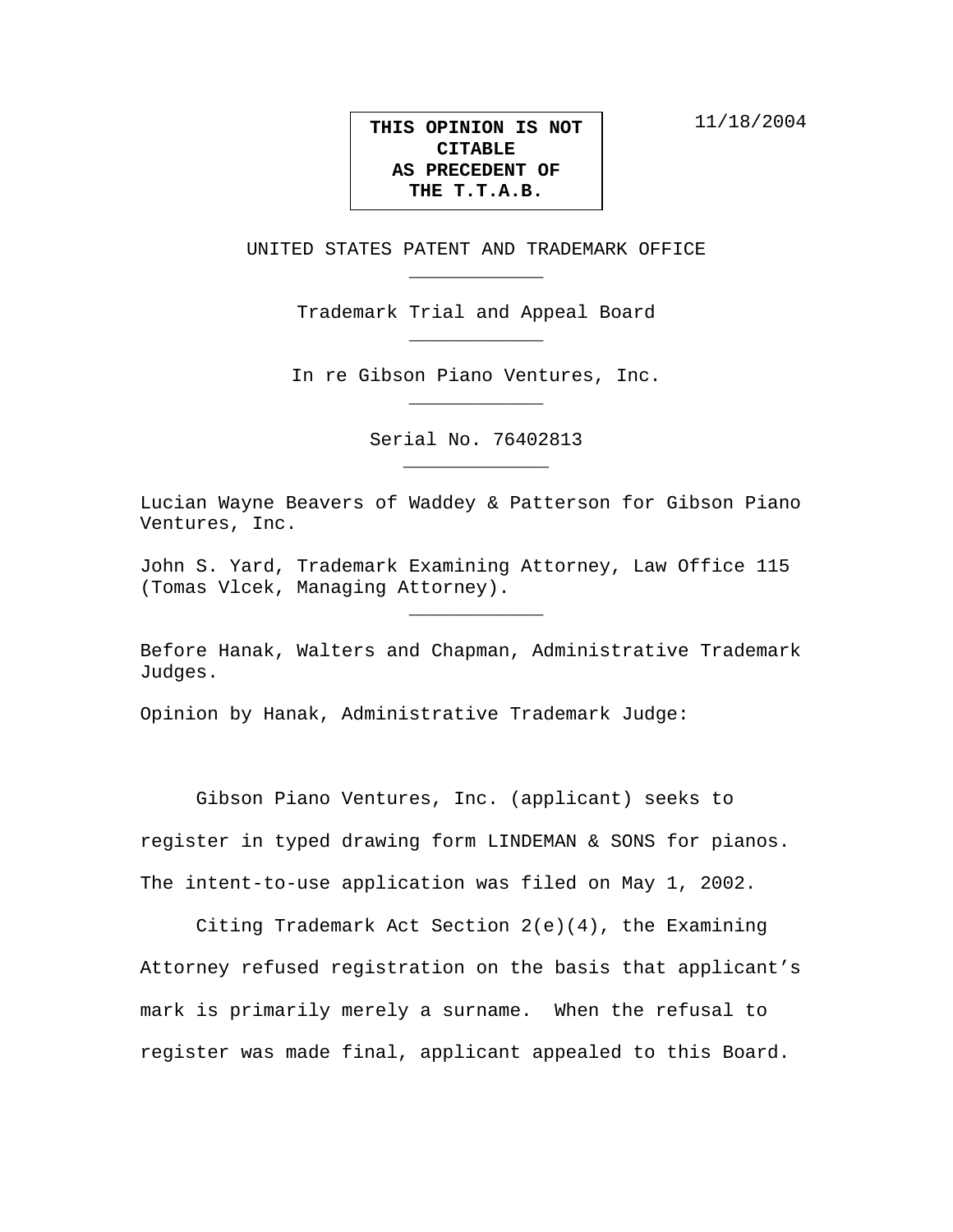Applicant and the Examining Attorney filed briefs. Applicant did not request an oral hearing.

To begin with, we note that there is no dispute that LINDEMAN is a surname, and applicant does not contend to the contrary. In this regard, reference is made to page 4 of applicant's brief where applicant states that "the combined mark LINDEMAN & SONS is not 'primarily merely' a surname. Instead, it is a combination of a surname and an additional term." (original emphasis).

However, it is the contention of applicant that LINDEMAN & SONS is not primarily merely a surname for two reasons. First, applicant contends that LINDEMAN per se is a rare surname. Second, applicant contends that in any event, when combined with the additional wording & SONS, the combined mark (LINDEMAN & SONS) is not primarily merely a surname.

Before considering whether LINDEMAN is a rare surname, we note at the outset that "the degree of a surname's rareness" is but one factor in determining whether LINDEMAN per se is primarily merely a surname. In re Benthin Management, 37 USPQ2d 1332, 1333 (TTAB 1995). See also In re Sava Research Corp., 32 USPQ2d 1380, 1381 (TTAB 1994). In Benthin, the evidence demonstrated that there were just over 100 residential telephone directory listings for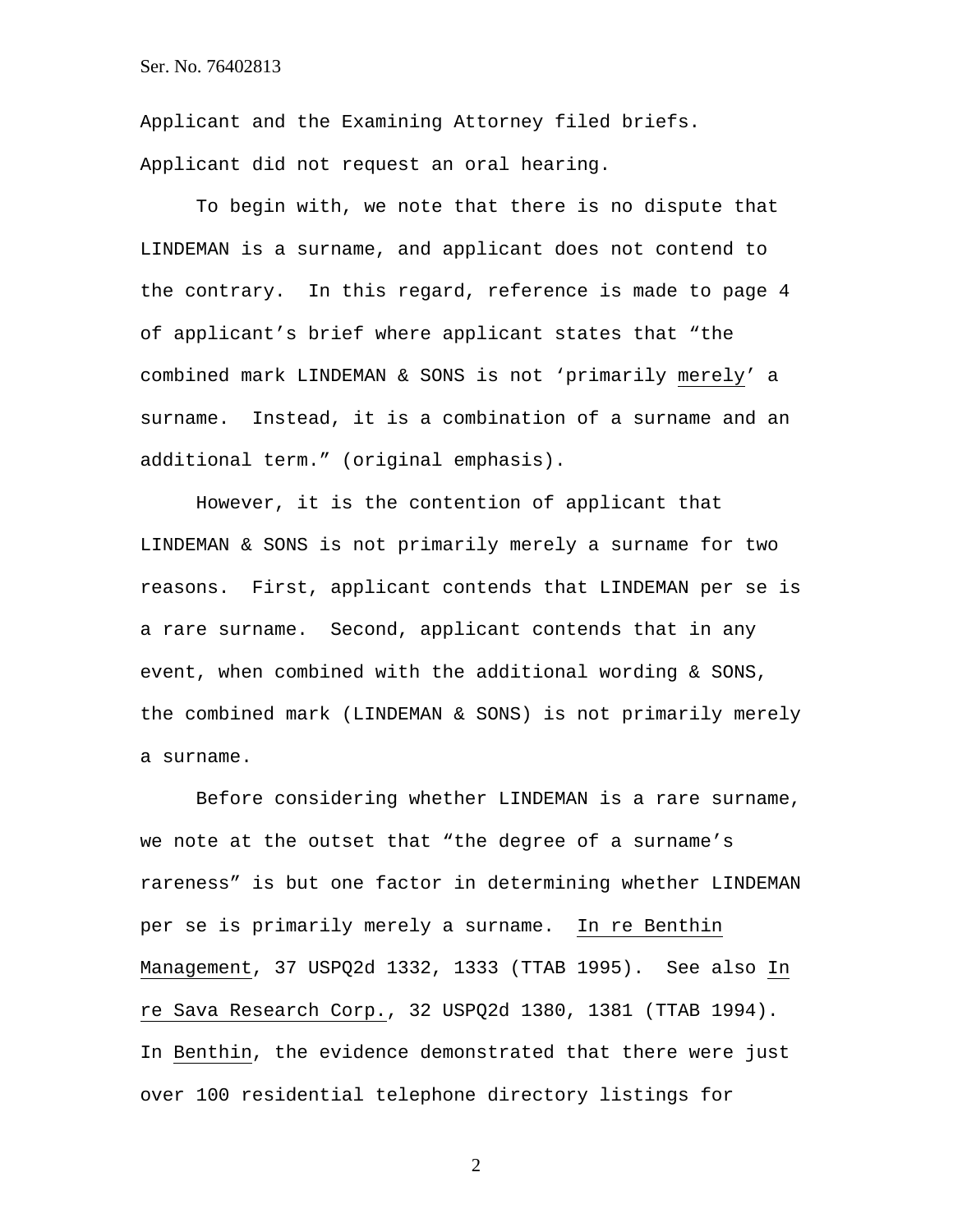individuals whose surname was BENTHIN. In contrast, the Examining Attorney has demonstrated by making of record the pertinent pages from the PowerFinder (2001) nationwide telephone directory that there are over 2,000 residential telephone listings for individuals whose surname is LINDEMAN. Hence, we find that LINDEMAN is not a rare surname in the United States.

However, as previously noted, the degree of a surname's rareness is not the only factor in determining whether a surname is primarily merely a surname. Another factor is whether the surname has any "recognized meaning other than that of a surname." Benthin, 37 USPQ2d at 1333. See also In re BDH Two Inc., 26 USPQ2d 1556, 1558 (TTAB 1993). In this case, the Examining Attorney stated during the examination process that he consulted numerous dictionaries and can find no listing for "lindeman." Moreover, applicant has not contended that the surname LINDEMAN has any meaning other than as a surname. Thus, this factor favors a finding that LINDEMAN would be perceived as primarily merely a surname.

Finally, a key factor in determining whether LINDEMAN would be perceived as primarily merely a surname is whether LINDEMAN has "the structure and pronunciation" of a surname, or stated somewhat differently, the "look and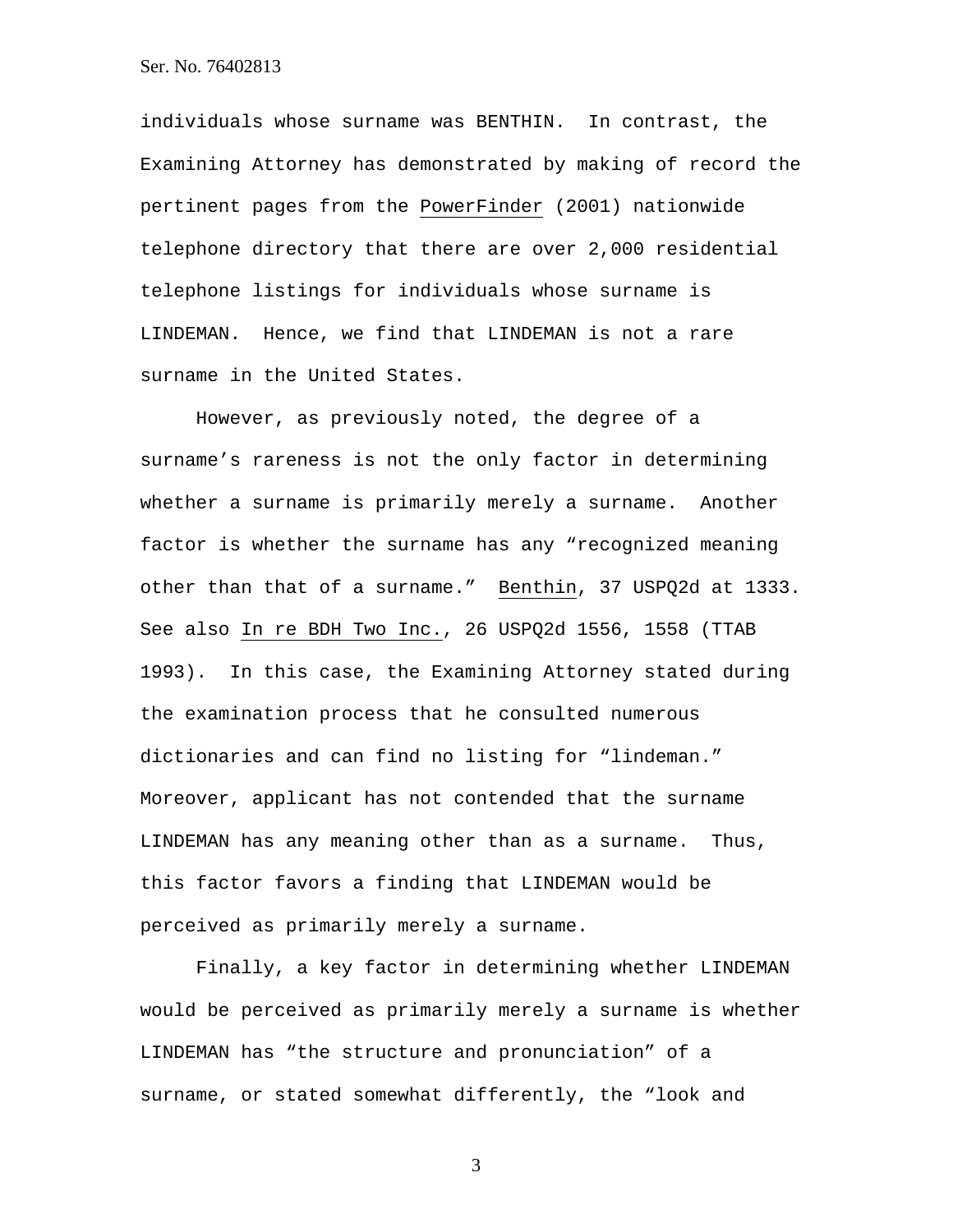sound" of a surname. Benthin, 37 USPQ2d at 1333. See also In re Industrie Pirelli, 9 USPQ2d 1564, 1566 (TTAB 1988). While we recognize that this is a rather subjective determination, it is out belief that LINDEMAN clearly has the look and sound of a surname.

In sum, taking into account all of the pertinent factors, we find that the LINDEMAN portion of applicant's mark is most decidedly primarily merely a surname. Thus, the only issue left is whether the addition of & SONS to LINDEMAN results in a combination which is not primarily merely a surname.

The leading case concerning whether the addition to a surname of words (or abbreviations) indicating the business structure of applicant results in a composite mark which is not primarily merely a surname is In re I. Lewis Cigar Mfg. Co., 205 F.2d 204, 98 USPQ 265 (CCPA 1953). There a predecessor Court to our primary reviewing Court held that the "mark" S. SEIDENBERG & CO'S for cigars was primarily merely a surname despite the fact that the "mark" in its entirety concluded with the wording & CO'S. The wording & CO'S like the wording & SONS merely indicates the legal nature of the business, and does not convert either SEIDENBERG or LINDEMAN into something other than primarily merely surname. Indeed, the present "mark" LINDEMAN &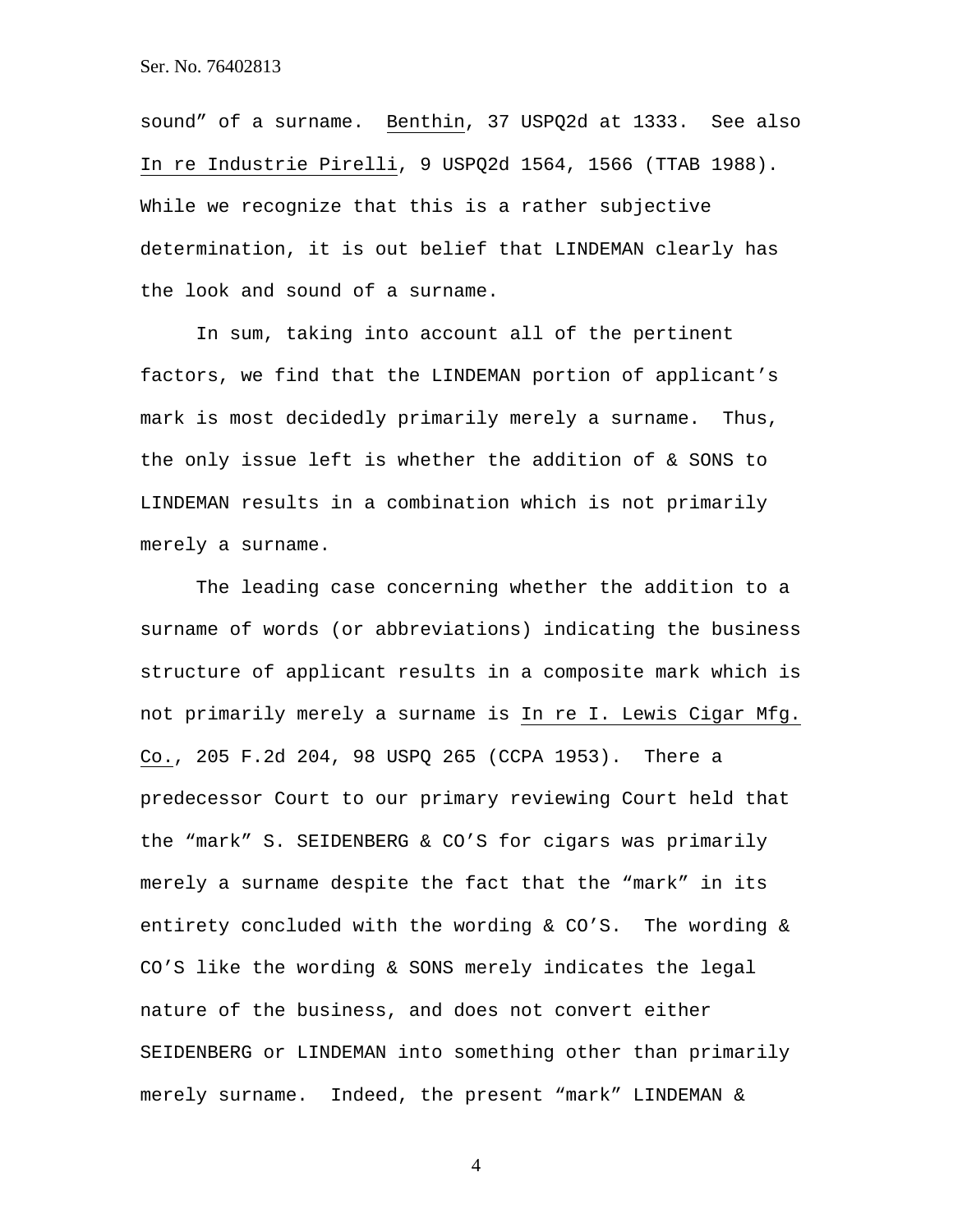SONS, if anything, is more likely to retain its status as primarily merely a surname. In the Lewis Cigar case the mark in question featured additional verbiage, namely, the letter "S" preceding the "mark" S. SEIDENBERG & CO'S. Here, there is no initial or other wording proceeding LINDEMAN & SONS.

More recently, our primary reviewing Court held that DARTY was primarily merely a surname. In so doing, the Court noted that DARTY "is used in the company name in a manner which reveals its surname significance, at least to those with a modicum of familiarity with the French language (Darty et Fils translates as Darty and Son)." In re Etablissments Darty et Fils, 759 F.2d 15, 225 USPQ 652, 653 (Fed. Cir. 1985).

In short, we find that the addition of & SONS to the surname LINDEMAN does not result in a "mark" (LINDEMAN & SONS) which is other than primarily merely a surname.

Finally, applicant argues at pages 4 and 5 of its brief that it is a "common practice within the piano industry" of adding the words & SONS to a surname such that consumers do not view the resulting combination as primarily merely a surname. Applicant cites five registrations for pianos which conclude with the words & SONS.